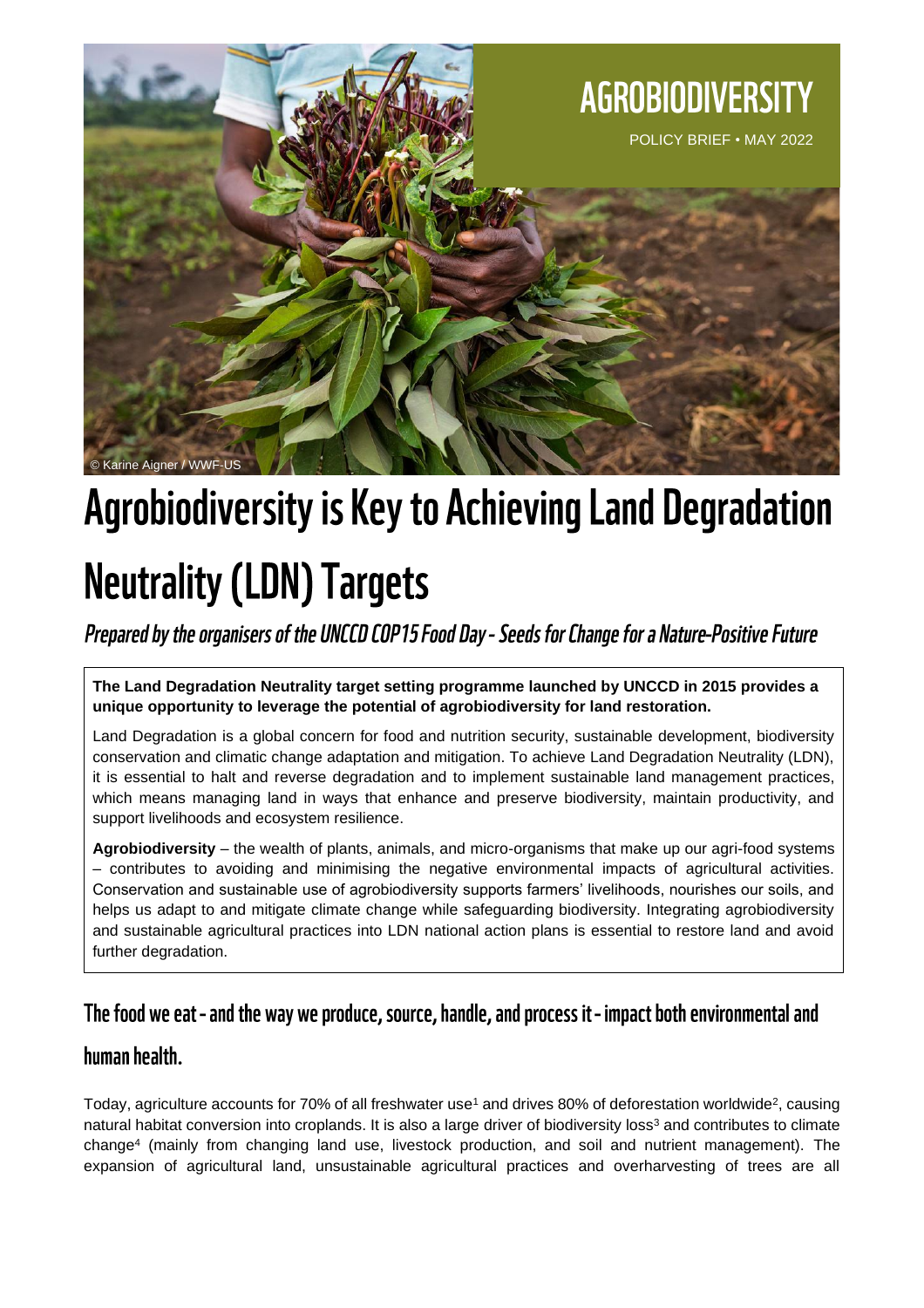interrelated drivers of land degradation resulting from societal changes, including population growth and economic development.

In addition to all these impacts, agriculture is failing to provide nutritious and healthy diets to everyone. Diets worldwide have become increasingly homogenous, dominated by staple crops rich in energy but poor in macronutrients.<sup>5</sup> Today, only nine plant species account for 70% of total crop production, and rice, wheat and maize alone provide more than 50% of the world's plant-derived calories<sup>6.</sup> Feeding the human population by improving the performance and yields of a limited number of staple crops and animal breeds, combined with intensive chemical inputs, is causing severe land degradation<sup>78</sup>, eroding our soils and reducing nutritional value of food through lower concentrations of vitamins and micronutrients. Land degradation has already reduced the productivity of nearly one-quarter of the global land surface, affected the well-being of about 3.2 billion people, and cost about 10% of annual global gross domestic product in lost ecosystem services.<sup>9</sup>

To tackle these global challenges, we have an underused strategic asset in our toolbox – agrobiodiversity. This wealth of neglected edible plants could be unlocked to support sustainable agriculture and at the same time, ensure food security and nutrition, and protect the environment.<sup>10</sup> This is even more urgent now, with the financial, health and political crises putting our food systems under unprecedented stress.<sup>11</sup>

## Agrobiodiversity plays critical roles in fighting current global challenges, including land restoration,

#### biodiversity conservation and climate adaptation and mitigation.

In agricultural production, agrobiodiversity supports long-term productivity and resilience by providing multiple ecosystem services. It can help control soil erosion, improve soil nutrient cycles, and increase water quality<sup>12</sup>, contributing to improving living conditions in drylands, maintaining, and restoring land and soil productivity, and mitigating the effects of drought. Oversimplification of vegetation, particularly in areas cleared for agriculture, reduces soil protection from external forces such as wind or water. Examples of agrobiodiverse management strategies to reduce soil erosion include hedgerows (which help reduce runoff speed, facilitate infiltration, reduce wind erosion and can host beneficial species), cover crops (which protect soil from impacts of raindrops or wind erosion), agroforestry (which increases infiltration and produces mulching material), riparian buffer protection (which increases infiltration, retains sediment and reduces runoff speed), and intercropping (which reduces exposed bare soil and optimises nutrient cycling).

Agrobiodiversity can help protect plants through 'natural pest control'.<sup>13 14</sup> Monocropping increases the risk of agricultural losses to pest outbreaks and climate change. Mixing varieties or species with different functional diversity over different seasons and across different parts of the farm is an effective climate and disease management strategy<sup>15</sup> that can help reduce the risk of pest epidemics and climate-related losses.<sup>16</sup> Diversified landscapes also tend to have more natural pest enemies,<sup>17</sup> fewer pests, and often greater yields.<sup>18</sup> This strengthens farmers' livelihoods while reducing the need for synthetic fertilisers. Complex landscapes also show increased pollinator abundance and diversity,<sup>19</sup> and contribute to conserving wild biodiversity, helping to maintain the ecological functions and services that they provide. Higher crop species diversity can lead to improved quality of produce.<sup>20</sup>

Agrobiodiversity also maintains healthy soils, which provide essential ecosystem services such as carbon cycling and nutrient cycling,<sup>21</sup> regulating the biological processes that underpin long-term agriculture sustainability, crop health, and climate. <sup>22</sup> Soil quality determines how productive agricultural land is,<sup>23</sup> and increases its resilience against climate change. Intensive land management is associated with lower levels of soil diversity.<sup>24</sup> Some agrobiodiverse management interventions that farmers can undertake to positively impact soil diversity and increase ecosystem service provision include reduced tillage systems, organic production and crop rotations.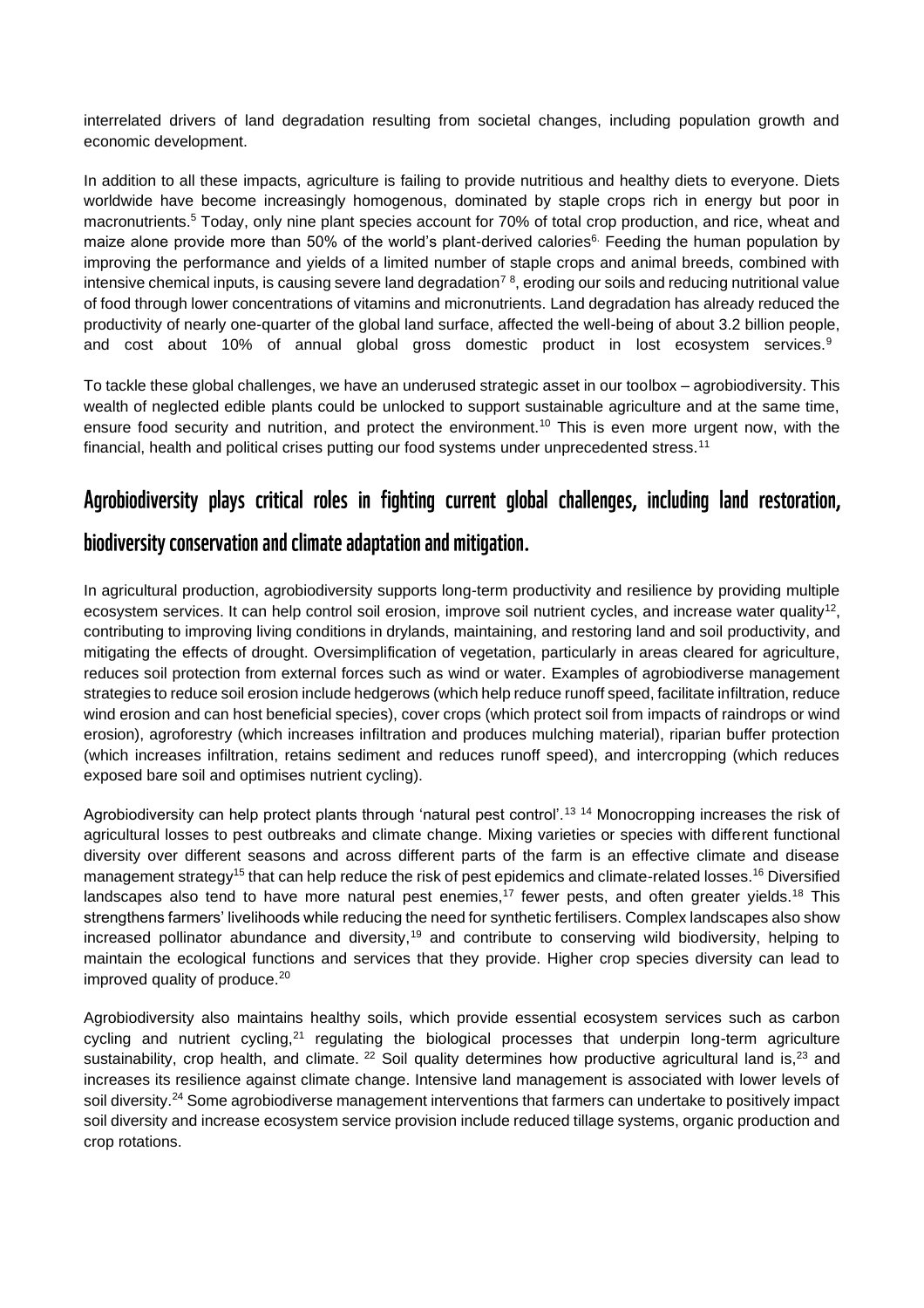## The Land Degradation Neutrality Targets provide a unique opportunity to leverage the potential of

## agrobiodiversity for land restoration, biodiversity conservation and climate action.

For agrobiodiversity to bring these benefits and help deliver progress on the 2030 Agenda for Sustainable Development, its use needs to be strengthened in food systems, including in production systems. This can be done by:<sup>25</sup>

- 1. *Using agrobiodiversity to support productive and resilient agricultural ecosystems and increase knowledge about its benefits:* Increased funding should be invested in upscaling and mainstreaming adoption of agrobiodiverse practices and in studying the thousands of species, breeds, strains, and varieties that remain largely overlooked by agricultural research and development efforts. Funding should also encourage participatory research methods, where scientists, farmers, and Indigenous Peoples work side by side, to ensure that both scientific and Indigenous Peoples' traditional knowledge about local agrobiodiversity can be exchanged and used.
- *2. Creating incentives and markets for diversified production:* Markets for diverse food products are essential to stimulate sustainable production through increased consumer demand. Market demand can be encouraged through public procurement programs, subsidies, and promotional campaigns. Investment along the entire value chain is also essential for food systems transformation.
- *3. Increasing access to and exchange of quality seed and planting material through resilient and efficient systems that meet farmers' needs and build capacity in using sustainable management practices:*  Diversification of crops, forages, trees, livestock, fish, and aquatic organisms gives farmers more options in times of need. This needs to be combined with access to knowledge about which options best suit farmers' needs as well as access to diverse, high-quality seed, and planting material. Establishing community-based approaches, such as seedbanks, can strengthen local seed systems, including through open-source approaches, running participatory improvement programs, and engaging rural producers in evaluation trials. Setting in place government policies that facilitate the registration of seed varieties, local breeds, and strains, and ensure market access for traditional and locally adapted varieties and other products is also critical.